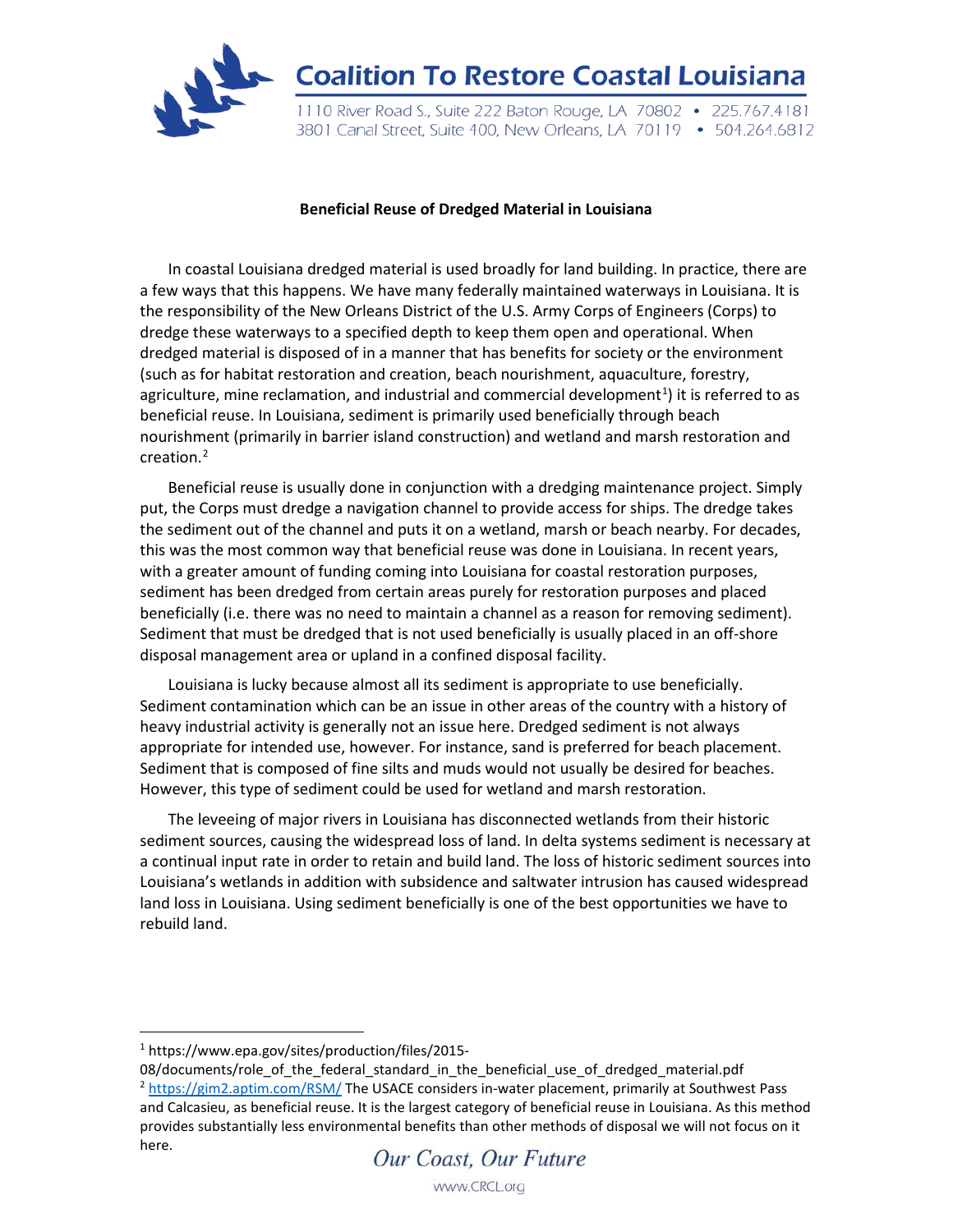Despite the many benefits recognized for using sediment beneficially less than 40% of sediment dredged by the Corps' New Orleans District is used beneficially<sup>[3](#page-1-0)</sup>. The reasons are many. The Corps operates under the principle of the federal standard. The federal standard is a policy that specifies that sediment must be disposed of by the least cost method available. Most of the time, especially in the Mississippi River, this means that sediment is resuspended in the river where it was dredged where, most likely, it will fill the same channel (i.e., shoal in) with sediment sometime in the near future.

Additionally, with the many waterways that Louisiana possesses, the demand for dredging always outstrips the amount of money available to dredge. Because beneficial placement is a cost above and beyond typical dredging operations (most of the time) the decision is usually made to dredge another waterway with extra money rather than putting that money towards beneficial reuse costs. The non-federal cost share sponsor of dredging projects (in most cases the State of Louisiana, typically through CPRA, in other cases, ports and port authorities in Louisiana) may choose to pay the marginal cost above the federal standard to use the dredged sediment beneficially if there are good opportunities for beneficial reuse available.

Costs borne by both USACE and CPRA for beneficial reuse are also dictated by costs for dredging nationally. The dredging industry has for decades blocked attempts by Congress to allocate money to the Corps to purchase new dredges, placing a virtual monopoly on dredging which in turn drives up costs. The dredging industry has also blocked attempts to let non-U.S. dredges perform dredging in the United States. All of this drives up costs.

There have been several recent developments that could decrease dredging costs. The Lowermost Mississippi River Management Program funded through the RESTORE Act as well as studies to be conducted by the Water Institute of the Gulf should provide more information on sediment dynamics in Louisiana and illustrate the sources of sediment that is shoaling in navigation channels. Having better information on where sediment is coming from could help in identifying ways to prevent it from entering navigation channels in the first place, decreasing maintenance dredging needs and allowing more money to be allocated to beneficial reuse. More innovative and forward-thinking budgeting could also help lower costs. For channels that are constantly dredged year after year, it may be a cost savings, in the long term, to create a more expensive project that disposes of material beneficially in one year if it will prevent the need for dredging in future years. Considerations like these, would require a reworking of the Corps' benefit cost ratio.

The Louisiana Coastal Master Plan has a number of marsh creation projects. The natural question then becomes, why can't we use dredged sediment obtained from regular channel maintenance to build these projects? The challenge is mostly related to where channel maintenance dredging is occurring. Most dredging occurs in areas that are not geographically close to where priority projects are located, such as heavy dredging around Baton Rouge, New Orleans, and the Bird's Foot. In the 2017 Coastal Master Plan, for instance, there are no marsh creation projects located anywhere near the Bird's Foot. Moving sediment that was dredged in Baton Rouge or New Orleans to a Coastal Master Plan priority project would require a barge miles down the river then a pipeline through populated communities to where the sediment was needed. It is simply cost infeasible. For these reasons, it is even more critical that, for channel maintenance projects that are in close proximity to priority projects, all of the sediment that is able to be used beneficially is used beneficially. The Louisiana Department of Natural Resources recognizes this; they require all Coastal Use Permit applicants to submit a beneficial

 $\overline{a}$ 

<span id="page-1-0"></span><sup>&</sup>lt;sup>3</sup> <https://gim2.aptim.com/RSM/> From 1998-present the Army Corps' New Orleans District used 540,386,143 cy of material for regional sediment management purposes out of a total 1,397,918,256 cy of material dredged. For perspective, 3,725,784 cy of material was used to create 534 acres of marsh in the Lake Hermitage Marsh Creation CWPPRA project.